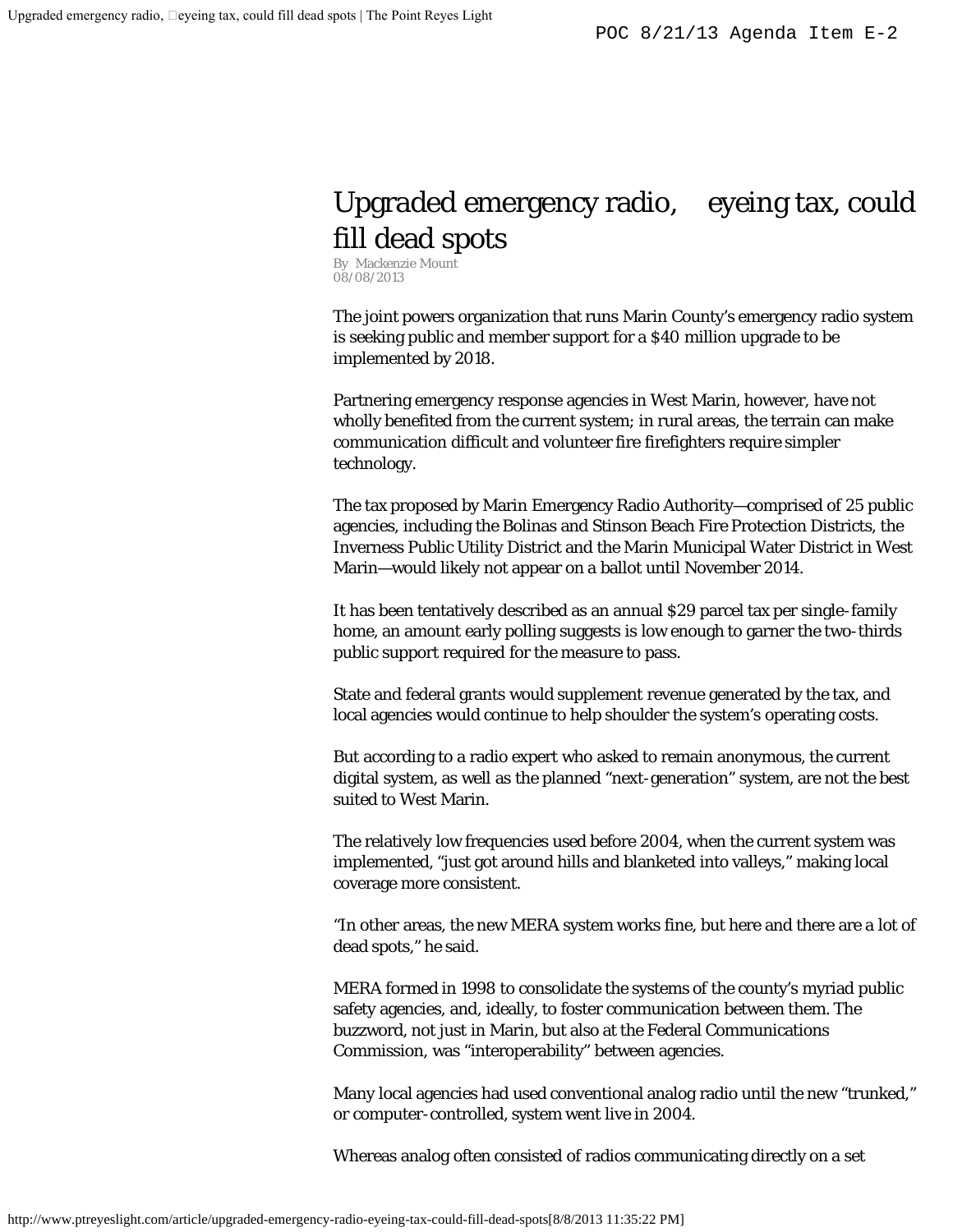frequency, the trunked system involves a computer coding a human voice into ones and zeroes and transmitting them over one of a select few frequencies available, which are then decoded by the target radio.

In short, emergency responders communicate over fewer frequencies that are accessible to them through an assigned "talk-group."

Construction of the current system cost about \$29 million, according to MERA executive officer Maureen Cassingham. It has an annual operating cost of about \$1.6 million, she said, paid by each member agency based in part on a calculation of the agency's jurisdiction's physical size, population and how much it uses the system.

The Inverness Public Utility District, for instance, paid \$21,043.42 for the 2012- 2013 fiscal year, according to general manager Scott McMorrow. The majority of that fee covered paying back bonds that funded the construction of the current system, with about \$8,000 of it covering the annual operations budget.

The operating cost of the next-generation system has not yet been determined, but the annual operating budget would be supported by member agencies.

The overhaul campaign officially began Tuesday morning over coffee and bagels with the Board of Supervisors, who have the ability to propose a tax that cover fund much of the implementation costs.

District Four Supervisor Steve Kinsey asked MERA's board about his district's dead zones. "West Marin has been in the hole with MERA. There are a number of spots in West Marin that are still radio-free, but this [next-gen system] is going to improve that?" Mr. Kinsey asked.

County fire chief Jason Weber said MERA's new system would add four antenna sites to known dead zones between Stinson Beach and Muir Beach, as well as in Tomales, Tiburon and Wolfback Ridge. The current system has 17 sites throughout the county.

Though MERA's higher-frequency, longer-distance digital communication has faltered in West Marin, the emergency responder said the system has also failed the entire county at times. "In 2005, there were some winter storms. The MERA system got overloaded. Everyone wanted to talk at the same time—public works, the roads crews," said an emergency responder, who also asked to remain anonymous.

The talk-groups used to communicate among agencies air on fewer channels. A responder does not know when all of the channels are in use, instead getting bumped into a queue until the computer gives him or her a brief window to speak.

The talk-group for the road crews, for example, was assigned "a lower pecking order than the fire departments or police departments," the emergency responder said. "They couldn't even talk during that flooding. They had to figure out something else to do. There's no audible way to tell how busy things are."

MERA special project manager and Novato police captain Dave Jeffries said the system has encountered exceptional cases when it didn't have enough voice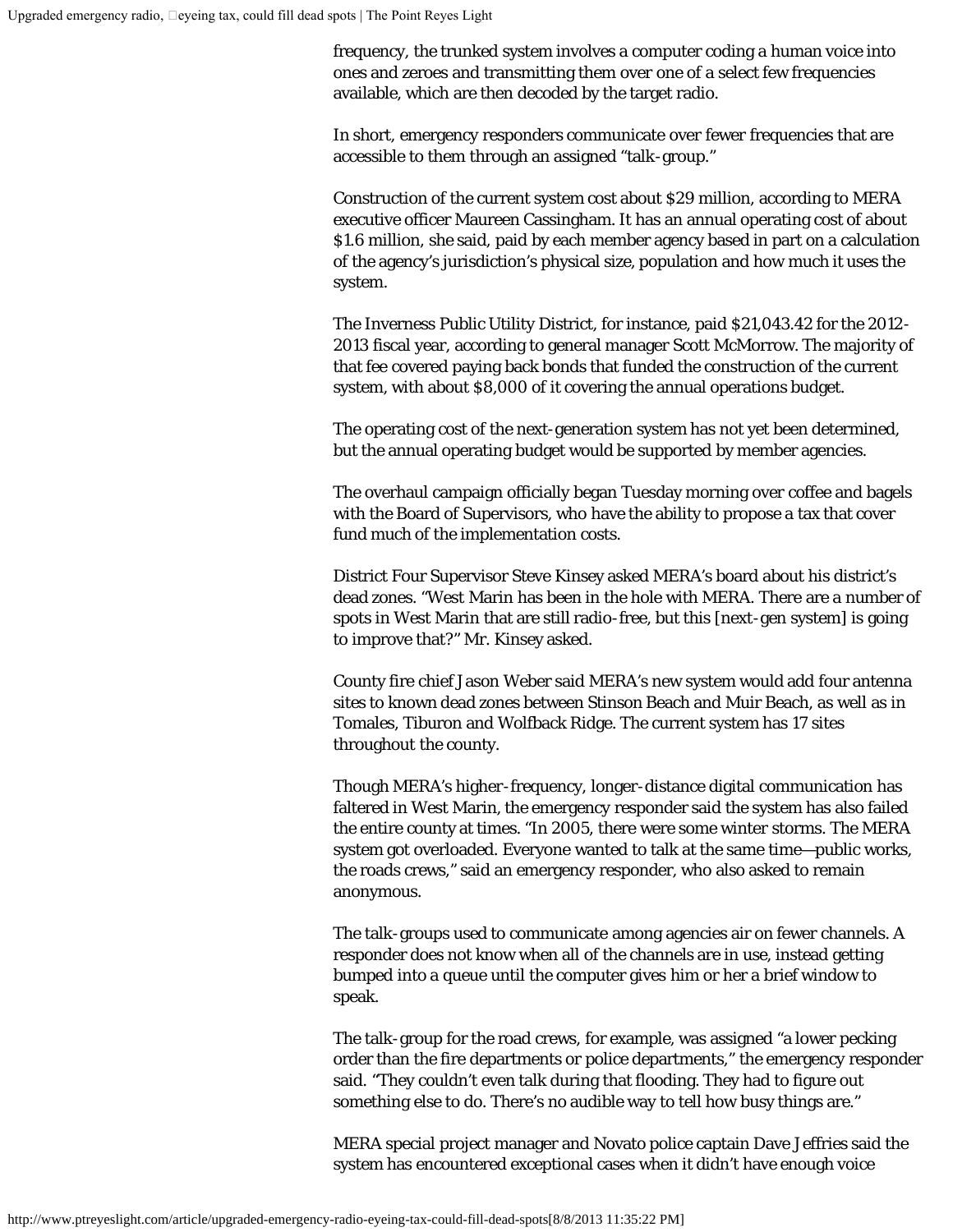channels to support everyone. But MERA has obtained a few more frequencies, undergone some technical updates and has trained members on using the system judiciously, he said.

The anonymous radio expert said that a digital radio system operating in the higher mandated bandwidth offers the possibility of transmitting more than just voices, which will require the installation of more towers.

"In the [current] system, the radios are still radios, but they are computer controlled. So the central computer tells them what to do, what channels to go on, what frequencies to use. In the next-gen system, the radios almost become closer to being smart phones… It's a computer terminal, but as you may know, sometimes your computer doesn't work, and sometimes it does inexplicable things. Sometimes your cell phone drops a call. It's inconvenient to lose an email. It can be life or death in an emergency radio system."

Volunteer firefighters in West Marin also still rely on alerts from a dispatcher using low-band, analog technology. Mr. Jeffries said this volunteer pager, a device operating independent of MERA's 2,900 digital radios countywide, will continue to be used, unless something better comes along.

"If we find out six months from now that there's a new technology that would work smoother, we're certainly going to look into that," Mr. Jeffries said

For now, the first phase of MERA's planned upgrade consists of presentations like Tuesday's, which included a video called "Seconds Save Lives" featuring local law enforcement officials as well as former MERA president and current supervisor, Mr. Kinsey. The short film underscores the radio system's interagency nature—spanning countywide police, fire and public works departments as crucial to safety. The system is aging, public officials say in the video appeal, and it needs updates in order to continue to serve the public, fast.

MERA officials said they have begun planning for a next-generation emergency radio system because the current system is nearly 10 years into a 15-to-20 year shelf life, which they say is standard.

As the system ages, Ms. Cassingham said, "We don't want to get to the point of any dropped call. Any good stewards of anything need to plan for the future."

The radio expert noted that the need for a new system with new radios may be in part a factor of big radio business—planned obsolescence from manufacturers.

"The other part of this is that Motorola is always the big player in providing this equipment," he said. "I may be being a little too skeptical, but I've seen it happen again and again. Motorola will say, 'We're not supporting that anymore, we're not providing any spare parts for your system.'

"Radios can last for a long time," he said. "I've got radios that are literally 70 years old and work fine."

Mr. Jeffries said that while Motorola is the current vendor, no vendor has been selected for the next-generation system. As plans unfold, MERA will invite vendors to bid on supplying the new system.